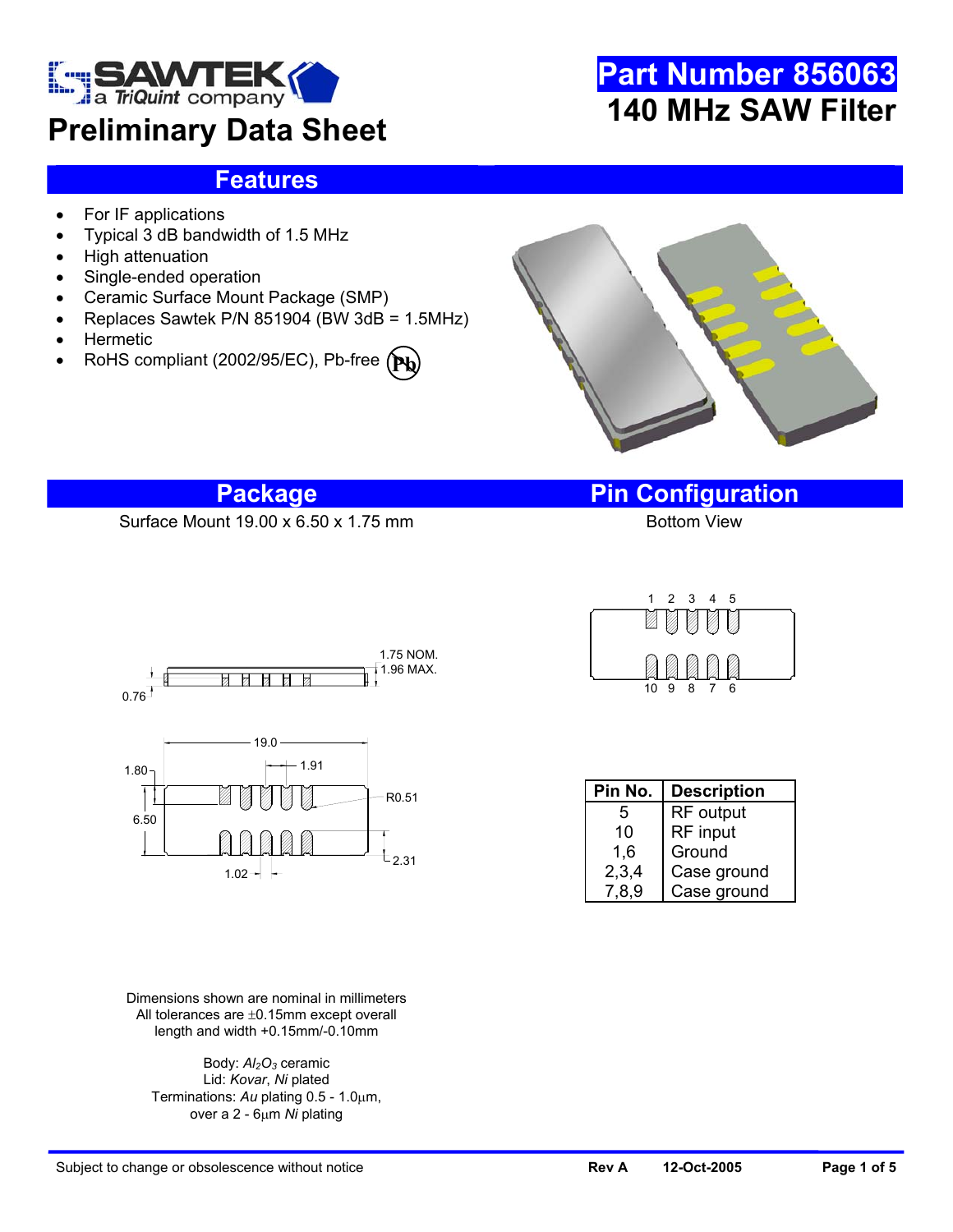

# **Part Number 856063 140 MHz SAW Filter**

# **Preliminary Data Sheet**

### **Electrical Specifications (1)**

**Operating Temperature Range: (2)** 0 to +70  $\mathrm{^{\circ}C}$ 

| Parameter <sup>(3)</sup>                    | <b>Minimum</b> | <b>Typical</b> | <b>Maximum</b>           | <b>Unit</b> |
|---------------------------------------------|----------------|----------------|--------------------------|-------------|
| <b>Center Frequency</b>                     |                | 140            |                          | <b>MHz</b>  |
| <b>Minimum Insertion Loss</b>               |                | 21.9           | 25                       | dB          |
| Lower 1 dB Bandedge <sup>(4)</sup>          |                | 139.363        | 139.45                   | <b>MHz</b>  |
| <b>Upper 1 dB Bandedge</b>                  | 140.55         | 140.637        |                          | <b>MHz</b>  |
| Lower 3 dB Bandedge <sup>(4)</sup>          |                | 139.228        | 139.315                  | <b>MHz</b>  |
| <b>Upper 3 dB Bandedge</b>                  | 140.685        | 140.761        |                          | <b>MHz</b>  |
| Lower 40 dB Bandedge <sup>(4)</sup>         | 138.645        | 138.734        |                          | <b>MHz</b>  |
| <b>Upper 40 dB Bandedge</b>                 |                | 141.291        | 141.355                  | <b>MHz</b>  |
| <b>Amplitude Variation</b>                  |                |                |                          |             |
| 139.45 - 140.55 MHz                         |                | 0.35           | 1                        | $dB$ p-p    |
| <b>Phase Linearity</b>                      |                |                |                          |             |
| 139.45 - 140.55 MHz                         |                | 2.45           | 5.5                      | deg p-p     |
| <b>Group Delay Variation</b>                |                |                |                          |             |
| 139.45 - 140.55 MHz                         |                | 90             | 160                      | ns p-p      |
| <b>Relative Attenuation (4)</b>             |                |                |                          |             |
| 15 - 138.3 MHz                              | 50             | 61.2           |                          | dB          |
| 141.7 - 145 MHz                             | 48             | 54.6           |                          | dB          |
| 145 - 155 MHz                               | 42             | 55.4           |                          | dB          |
| 155 - 220 MHz                               | 50             | 63.5           |                          | dB          |
| 220 - 240 MHz                               | 27             | 47.4           |                          | dB          |
| 240 - 252 MHz                               | 50             | 68.0           |                          | dB          |
| 252 - 270 MHz                               | 21             | 29.0           |                          | dB          |
| 270 - 350 MHz                               | 50             | 68.8           |                          | dB          |
| Terminating Source Impedance <sup>(5)</sup> | $\blacksquare$ | 50             | $\overline{\phantom{a}}$ | $\Omega$    |
| Terminating Load Impedance <sup>(5)</sup>   |                | 50             | $\blacksquare$           | $\Omega$    |

#### **Notes:**

- 1. All specifications are based on the test circuit shown below
- 2. In production, devices will be tested at room temperature to a guardbanded specification to ensure electrical compliance over temperature
- 3. Electrical margin has been built into the design to account for the variations due to temperature and manufacturing tolerances
- 4. All attenuation measurements are measured relative to minimum insertion loss
- 5. This is the optimum impedance in order to achieve the performance shown

#### **Test Circuit:**

Actual matching values may vary due to PCB layout and parasitics

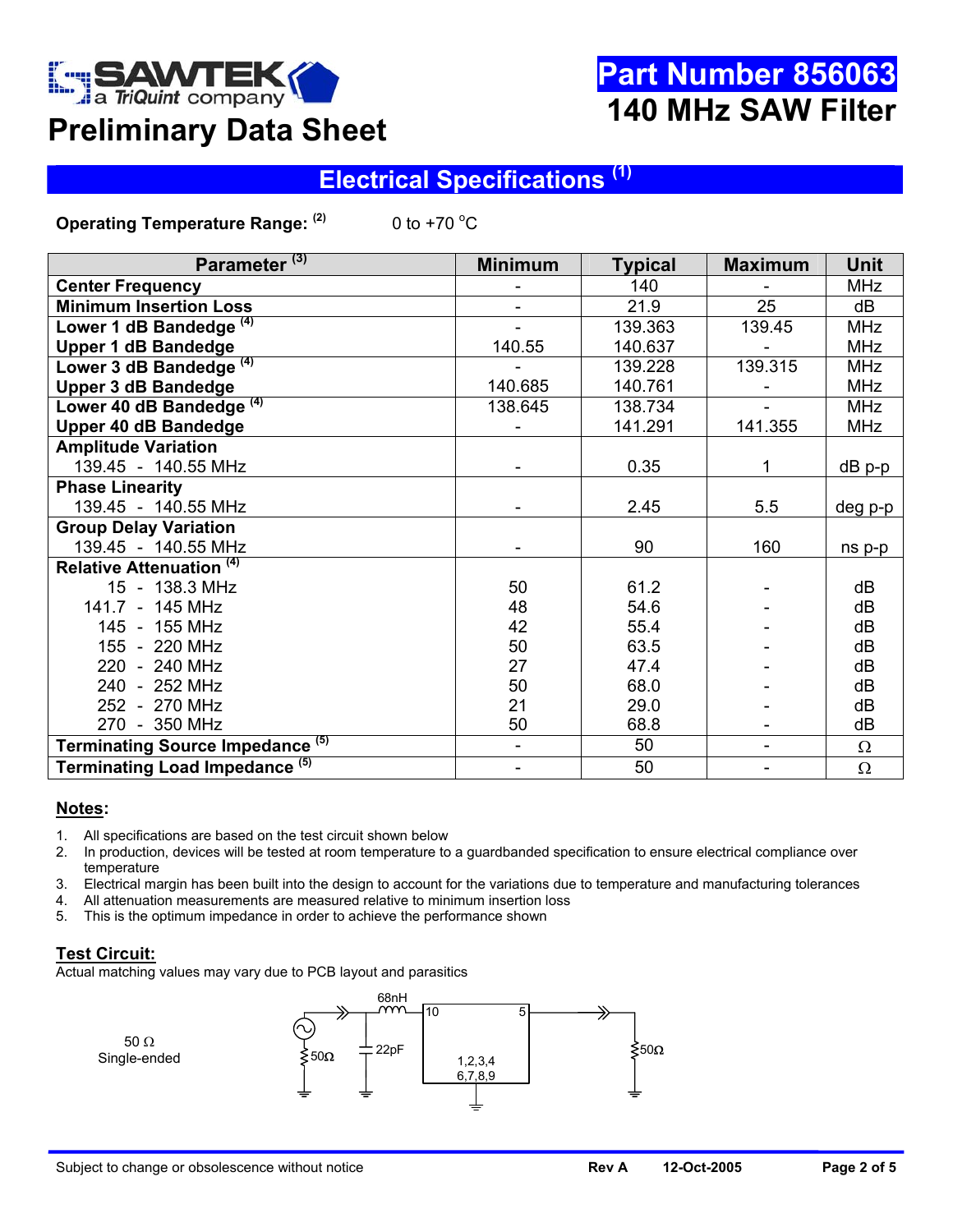

# **Part Number 856063 140 MHz SAW Filter**

### **Typical Performance (at +25o C)**

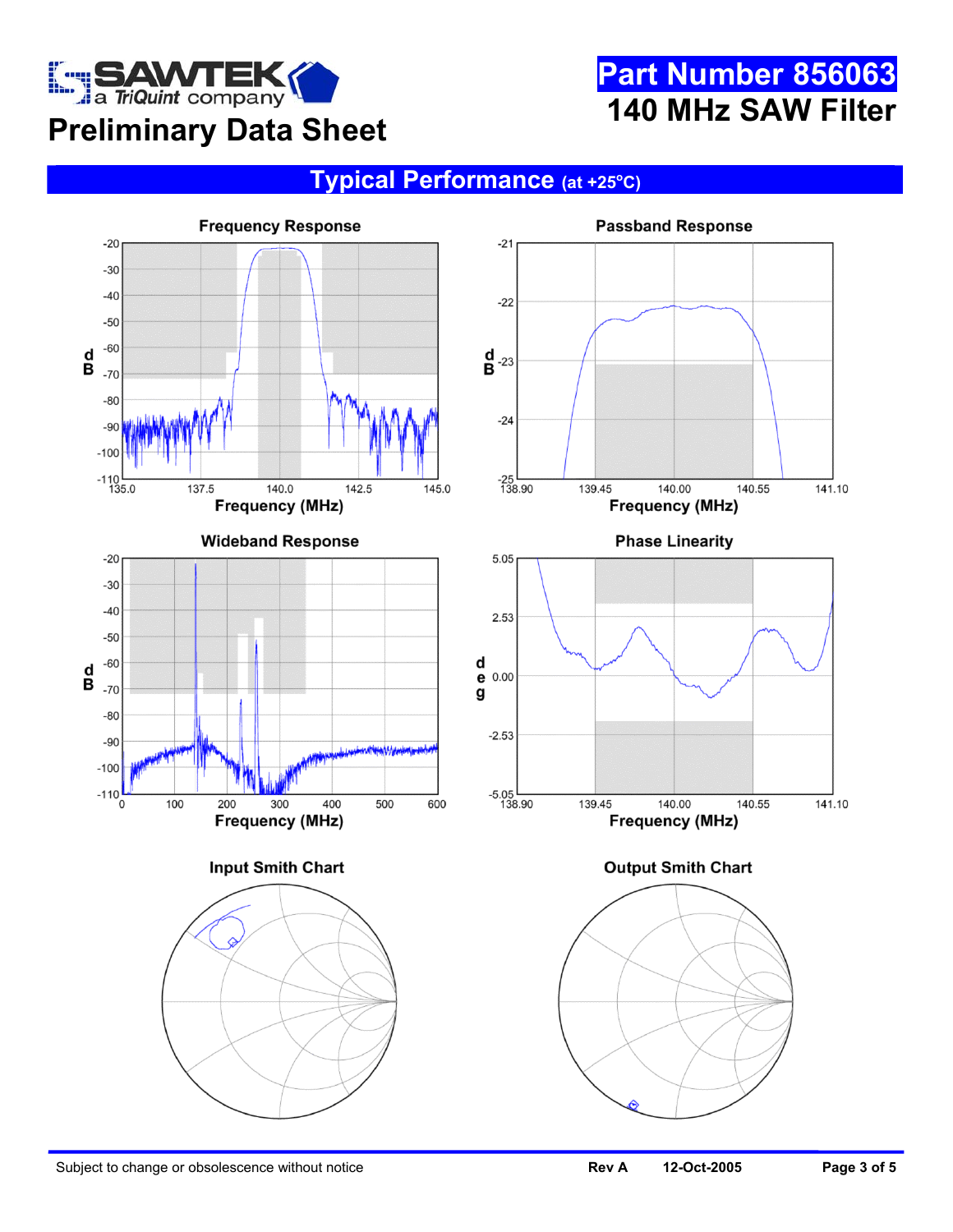

# **Preliminary Data Sheet**

# **Part Number 856063 140 MHz SAW Filter**



Actual matching values may vary due to PCB layout and parasitics





2.51 6.70 8.86 .69  $2.00$ 

The date code consists of: day of the current year (Julian, 3 digits), last digit of the year (1 digit) and hour (2 digits)

This footprint represents a recommendation only Dimensions shown are nominal in millimeters





Dimensions shown are nominal in millimeters Packaging quantity: 2000 units/reel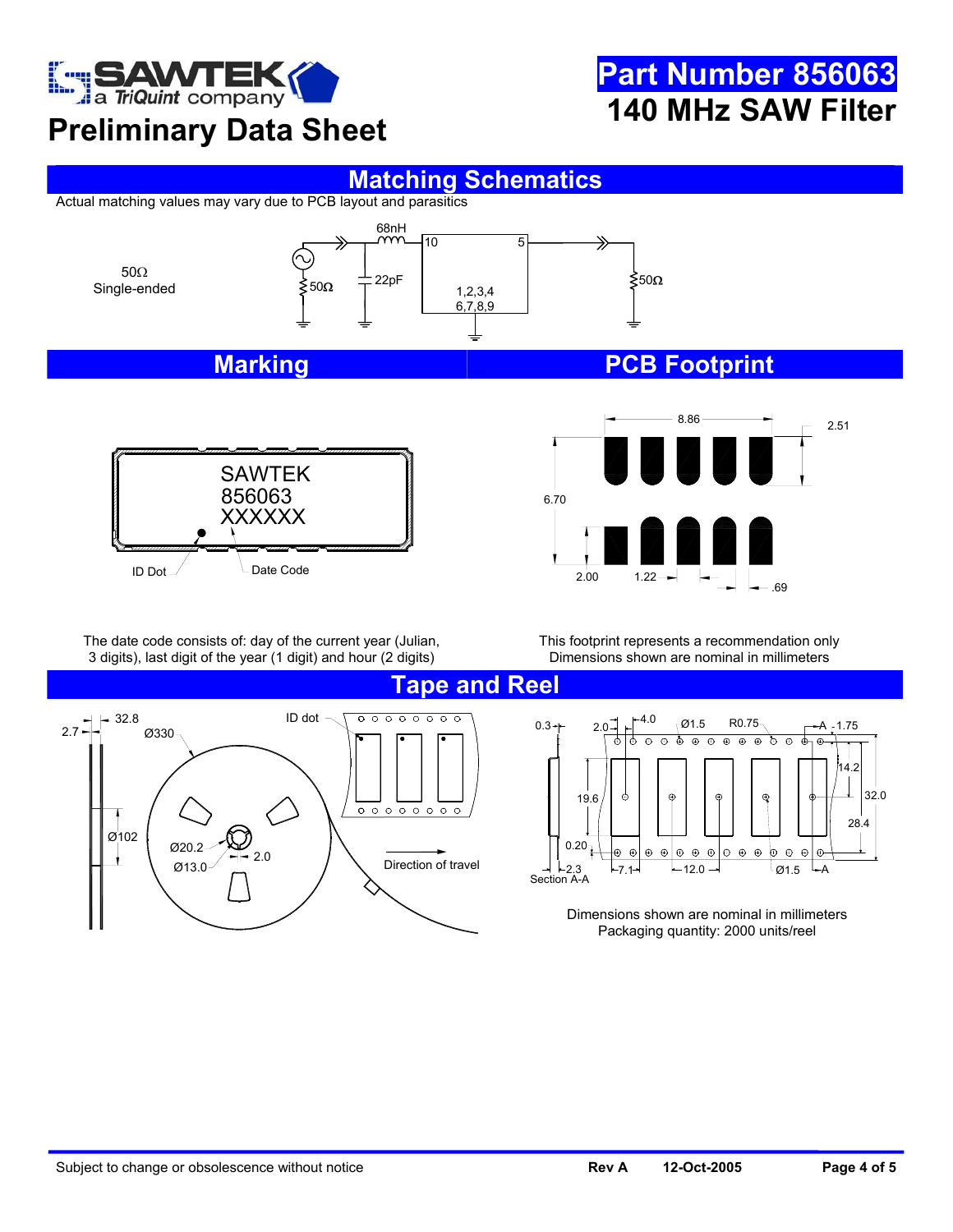

### **Preliminary Data Sheet**

| <b>Maximum Ratings</b>             |               |                |                |         |  |  |
|------------------------------------|---------------|----------------|----------------|---------|--|--|
| <b>Parameter</b>                   | <b>Symbol</b> | <b>Minimum</b> | <b>Maximum</b> | Unit    |  |  |
| <b>Operating Temperature Range</b> |               |                | +70            | $\circ$ |  |  |
| Storage Temperature Range          | sta           | $-40$          | $+85$          | $\circ$ |  |  |

### **Important Notes**

#### **Warnings**

- Electrostatic Sensitive Device (ESD)
- Avoid ultrasonic exposure

### **RoHS Compliance**

• This product complies with EU directive 2002/95/EC (RoHS)



### **Solderability**

• Compatible with JEDEC J-STD-020C **Pb**-free process, **260°C** peak reflow temperature ([see soldering profile](http://www.triquint.com/company/divisions/sawtek/solder.cfm))

| <b>Links to Additional Technical Information</b> |                                |                                    |  |  |  |
|--------------------------------------------------|--------------------------------|------------------------------------|--|--|--|
| <b>PCB Layout Tips</b>                           | <b>Qualification Flowchart</b> | <b>Soldering Profile</b>           |  |  |  |
| S-Parameters                                     | <b>RoHS</b> Information        | <b>Other Technical Information</b> |  |  |  |
|                                                  |                                |                                    |  |  |  |

Sawtek's liability is limited only to the Surface Acoustic Wave (SAW) component(s) described in this data sheet. Sawtek does not accept any liability for applications, processes, circuits or assemblies, which are implemented using any Sawtek component described in this data sheet.

### **Contact Information**

SAWTEK PO Box 609501 Orlando, FL 32860-9501 USA

Phone: +1 (407) 886-8860 Fax: +1 (407) 886-7061 Email: [custservice@sawtek.com](mailto:custservice@sawtek.com) Web: [www.sawtek.com](http://www.triquint.com/company/divisions/sawtek/)

Or contact one of our worldwide Network of [sales offices](http://www.triquint.com/sales/), [representatives or distributors](http://www.triquint.com/sales/)

Subject to change or obsolescence without notice **Review Rev A 12-Oct-2005 Page 5 of 5 Page 5 of 5**